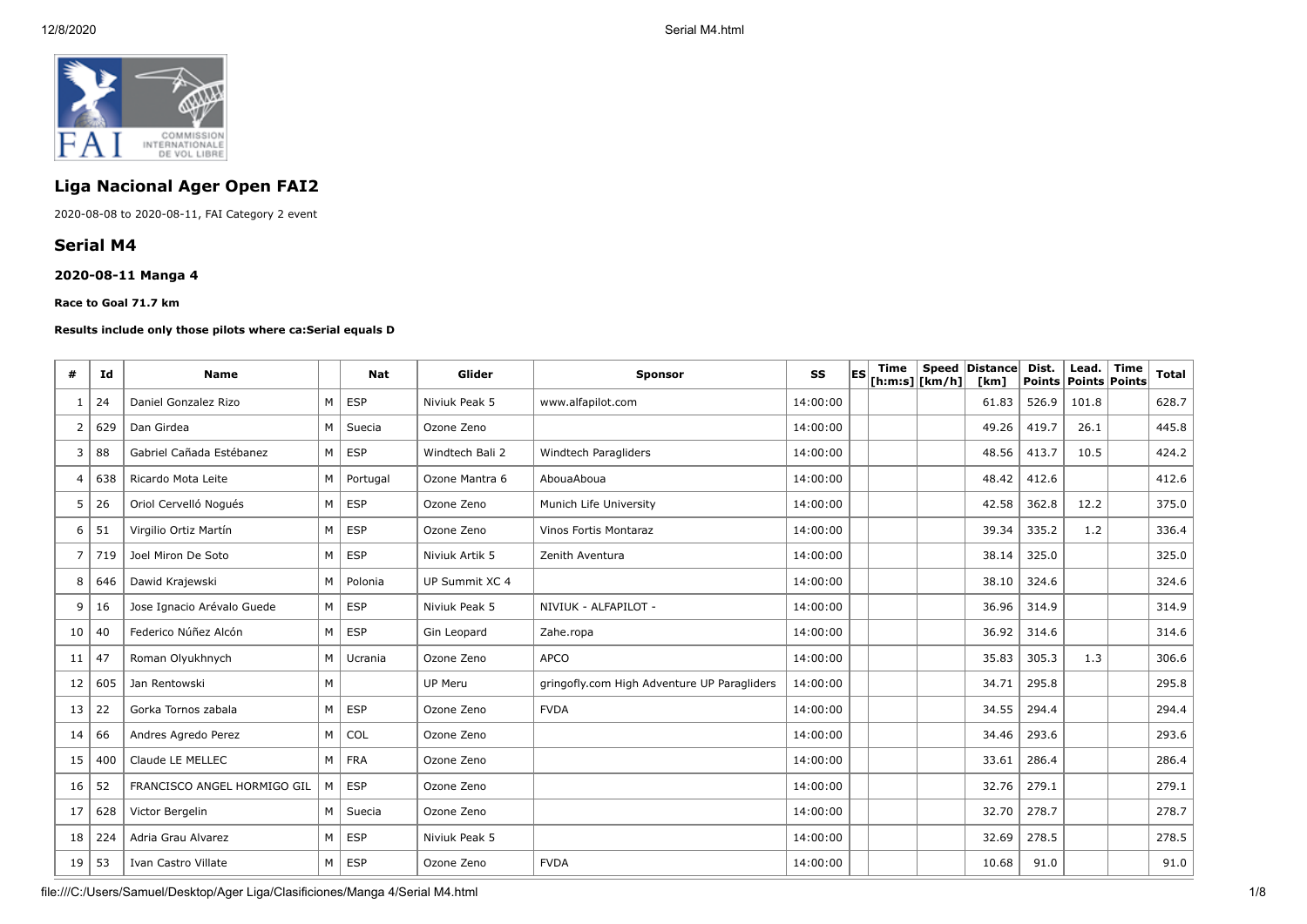12/8/2020 Serial M4.html

| #  | Id  | <b>Name</b>               |           | Nat        | Glider            | <b>Sponsor</b>                                | SS       | ES | Time | [h:m:s] [km/h] | Speed Distance<br>[km] | Dist.<br>Points | Lead.<br><b>Points Points</b> | <b>Time</b> | Total |
|----|-----|---------------------------|-----------|------------|-------------------|-----------------------------------------------|----------|----|------|----------------|------------------------|-----------------|-------------------------------|-------------|-------|
| 20 | 150 | Carlos Palacios Aguedo    | M         | ESP        | Flow Racer        | Aerofly                                       | 14:00:00 |    |      |                | 10.56                  | 90.0            |                               |             | 90.0  |
| 21 | 159 | David Cubel Gallarte      | M         | ESP        | UP Meru           | TuviTándem                                    | 14:00:00 |    |      |                | 10.54                  | 89.8            |                               |             | 89.8  |
| 22 | 130 | Juan Miguel Olmo Martínez | М         | <b>ESP</b> | Ozone Delta 3     |                                               | 14:00:00 |    |      |                | 10.50                  | 89.5            |                               |             | 89.5  |
| 23 | 625 | Pawel Bedynski            | М         | Polonia    | Ozone Zeno        |                                               | 14:00:00 |    |      |                | 10.46                  | 89.1            |                               |             | 89.1  |
| 24 | 46  | Maite Moreno Benito       | F         | <b>ESP</b> | Ozone Zeno        |                                               | 14:00:00 |    |      |                | 10.42                  | 88.8            |                               |             | 88.8  |
| 25 | 21  | Mario Arque Domingo       | М         | <b>ESP</b> | Gin Leopard       | revista Parapente / Perfils                   | 14:00:00 |    |      |                | 10.41                  | 88.7            |                               |             | 88.7  |
| 26 | 109 | Aitor Echevarria          | М         | <b>ESP</b> | Gin Leopard       | <b>EAKF</b>                                   | 14:00:00 |    |      |                | 10.20                  | 86.9            |                               |             | 86.9  |
| 27 | 48  | Rodolfo Pérez Leunda      | М         | <b>ESP</b> | Ozone Zeno        | Fed Vasca Deportes Aereos                     | 14:00:00 |    |      |                | 10.18                  | 86.8            |                               |             | 86.8  |
| 28 | 55  | Jon Iriarte arenaza       | М         | <b>ESP</b> | Skywalk Cayenne 6 | Federación vasca                              | 14:00:00 |    |      |                | 10.15                  | 86.4            |                               |             | 86.4  |
| 29 | 614 | Florin Iftinca            | M         | Rumania    | Ozone Mantra 7    |                                               | 14:00:00 |    |      |                | 10.12                  | 86.2            |                               |             | 86.2  |
| 30 | 220 | Jose Tomas Ramirez Muñoz  | М         | <b>ESP</b> | Mac Para Eden 7   | Como Aqui Neumaticos El saladar               | 14:00:00 |    |      |                | 10.07                  | 85.8            |                               |             | 85.8  |
| 31 | 37  | Juan Maiza Otaño          | М         | <b>ESP</b> | Gin Leopard       | Federacion Vasca- FVDA                        | 14:00:00 |    |      |                | 10.06                  | 85.7            |                               |             | 85.7  |
| 32 | 63  | Luis Frechín              | М         | <b>ESP</b> | Niviuk Artik 5    |                                               | 14:00:00 |    |      |                | 10.01                  | 85.2            |                               |             | 85.2  |
| 33 | 410 | Nando Silla Martínez      | М         | <b>ESP</b> | UP Meru           | fdacv.com, appifly.org                        | 14:00:00 |    |      |                | 9.99                   | 85.1            |                               |             | 85.1  |
| 34 | 178 | Eva Vinuesa Prieto        | F         | <b>ESP</b> | Ozone Rush 5      |                                               | 14:00:00 |    |      |                | 9.89                   | 84.2            |                               |             | 84.2  |
| 35 | 71  | Carlos Madrueño Sicart    | M         | <b>ESP</b> | Ozone Zeno        |                                               | 14:00:00 |    |      |                | 9.87                   | 84.1            |                               |             | 84.1  |
| 36 | 156 | Albert Pol Font           | М         | <b>ESP</b> | Niviuk Ikuma      |                                               | 14:00:00 |    |      |                | 9.58                   | 81.6            |                               |             | 81.6  |
| 37 | 717 | Sergio Sanchez Plaza      | М         | <b>ESP</b> | Niviuk Artik 5    |                                               | 14:00:00 |    |      |                | 9.33                   | 79.5            |                               |             | 79.5  |
| 38 | 103 | Chechu Martinez Rojano    | М         | <b>ESP</b> | Skywalk Spice     | RODEO STAR_FGT                                | 14:00:00 |    |      |                | 9.10                   | 77.6            |                               |             | 77.6  |
| 39 | 91  | Michael Giepen            | М         | <b>GER</b> | Ozone Zeno        |                                               | 14:00:00 |    |      |                | 7.75                   | 66.0            |                               |             | 66.0  |
| 40 | 33  | Fernando Sarralde Vizuete | М         | <b>ESP</b> | Ozone Zeno        | ALMENDRAS SARRALDE                            | 14:00:00 |    |      |                | 6.06                   | 51.7            |                               |             | 51.7  |
| 41 | 322 | Fermin Montaner Morans    | М         | <b>ESP</b> | Nova Sector       | Montaner.de                                   | 14:00:00 |    |      |                | 5.57                   | 47.4            |                               |             | 47.4  |
| 42 | 49  | Dani Martínez Alarcón     | М         | <b>ESP</b> | Skywalk Cayenne 6 | Skywalk España - Castillo de Segura - OlivAir | 14:00:00 |    |      |                | 5.31                   | 45.3            |                               |             | 45.3  |
| 43 | 637 | Ricardo Raats             | М         | Estonia    | Ozone Mantra 7    |                                               | 14:00:00 |    |      |                | 5.30                   | 45.2            |                               |             | 45.2  |
| 44 | 227 | Josep Ramon Penella Ros   | М         | <b>ESP</b> | Ozone Delta 3     |                                               | 14:00:00 |    |      |                | 4.36                   | 37.1            |                               |             | 37.1  |
| 45 | 326 | Juan Luis Morales Gómez   | М         | <b>ESP</b> | Nova Sector       |                                               | 14:00:00 |    |      |                | 4.31                   | 36.7            |                               |             | 36.7  |
| 46 | 721 | Pablo Alvarez Mota        | M         | ESP        | WIndtech Duster   |                                               | 14:00:00 |    |      |                | 4.19                   | 35.7            |                               |             | 35.7  |
| 47 | 277 | David Castillejo Martinez | ${\sf M}$ | ESP        | Gin Camino        | Kasana - Gin Gliders                          | 14:00:00 |    |      |                | 4.00                   | 34.1            |                               |             | 34.1  |
| 47 | 705 | Agnieszka Korolczuk       | F         | POL        | Air Desing Rise 2 |                                               |          |    |      |                | 4.00                   | 34.1            |                               |             | 34.1  |
| 47 | 79  | Antonio Ramos Moyano      | М         | <b>ESP</b> | Gin Puma          | T.royo arilla, tenapark, iparapente           |          |    |      |                | 4.00                   | 34.1            |                               |             | 34.1  |
| 47 | 282 | David Zapata              | $M \mid$  | <b>ESP</b> | Ozone Swift       |                                               |          |    |      |                | 4.00                   | 34.1            |                               |             | 34.1  |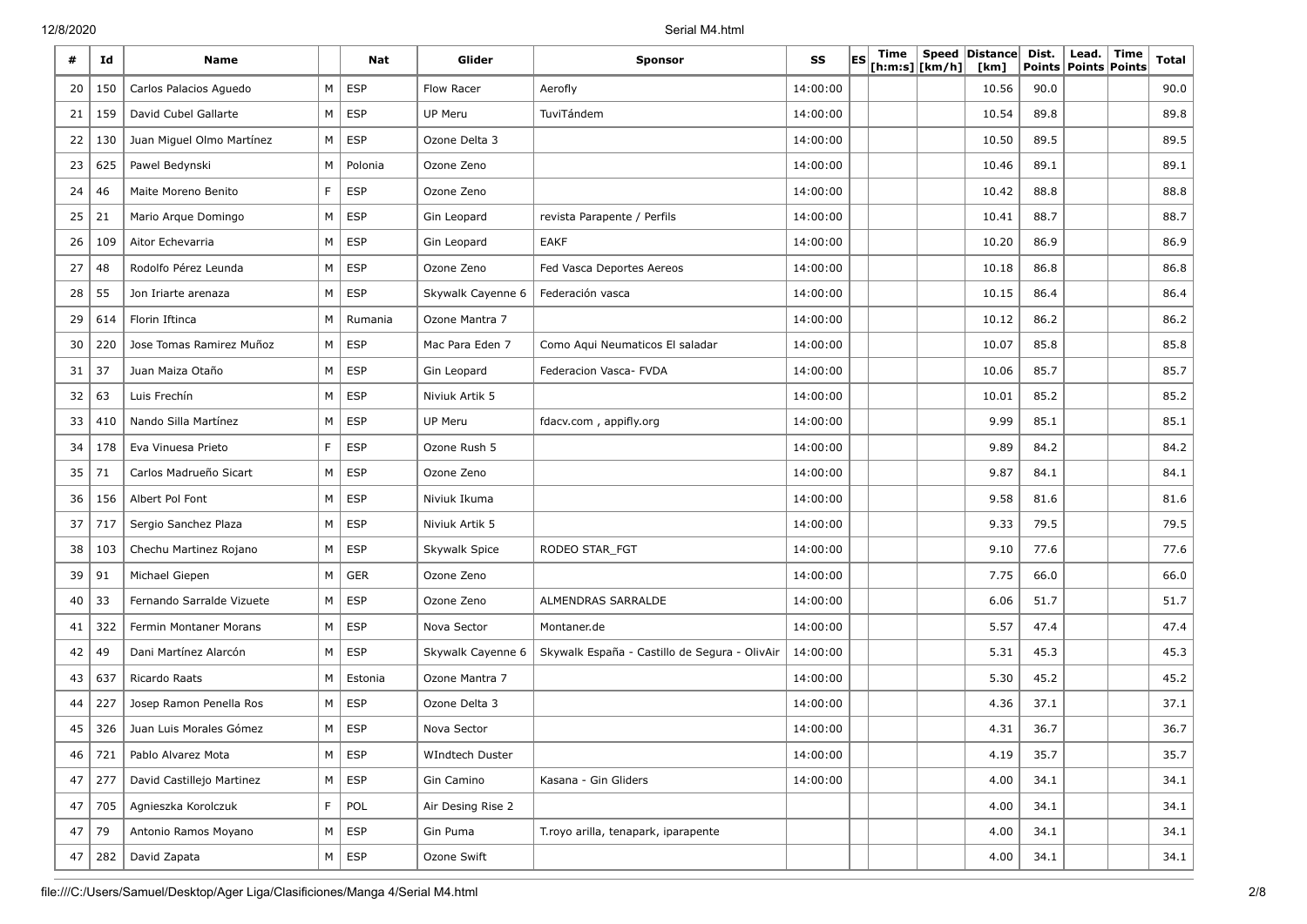12/8/2020 Serial M4.html

| #          | Id  | <b>Name</b>                |    | <b>Nat</b>  | Glider             | <b>Sponsor</b>                      | SS | les | Time<br>$ $ [h:m:s] $ $ [km/h] $ $ | Speed Distance<br>[km] | Dist. | Lead.<br>Points Points Points | Time | <b>Total</b> |
|------------|-----|----------------------------|----|-------------|--------------------|-------------------------------------|----|-----|------------------------------------|------------------------|-------|-------------------------------|------|--------------|
| 47         | 250 | Izaskun Azpitarte Astobiza | F. | <b>ESP</b>  | Nova Ion           | Federación Vasca de Deportes Aéreos |    |     |                                    | 4.00                   | 34.1  |                               |      | 34.1         |
| 47         | 204 | Ana Maria Sancho Frisuelos | F. | <b>ESP</b>  | Dudek Colt 2       | www.monteholiday.com                |    |     |                                    | 4.00                   | 34.1  |                               |      | 34.1         |
| 47         | 174 | Silvio Zugarini            | M  | <b>ITA</b>  | Skywalk Cayenne 6  | mi bolsillo                         |    |     |                                    | 4.00                   | 34.1  |                               |      | 34.1         |
| 47         | 97  | Pere Vallès Milla          | M  | <b>ESP</b>  | UP Meru            |                                     |    |     |                                    | 4.00                   | 34.1  |                               |      | 34.1         |
| 47         | 107 | Jordi Farré Hernández      | M  | <b>ESP</b>  | Niviuk Artik 5     | Strip Air                           |    |     |                                    | 4.00                   | 34.1  |                               |      | 34.1         |
| ABS        | 86  | Gorka Uribe Aldekoa        | M  | <b>ESP</b>  | Ozone Mantra 7     | EAKF O FEDERACIÓN VASCA             |    |     |                                    |                        |       |                               |      | 0.0          |
| ABS        | 715 | Christina Kolb Kolb        | F. | <b>AUT</b>  | Advance Omega 9    | AirG Advance                        |    |     |                                    |                        |       |                               |      | 0.0          |
| ABS        | 317 | Miquel Angel Pifarré Boix  | M  | <b>ESP</b>  | Ozone Zeno         | Ager Aventura't                     |    |     |                                    |                        |       |                               |      | 0.0          |
| ABS        | 29  | Jose Manuel sorli rico     | M  | <b>ESP</b>  | UP Meru            |                                     |    |     |                                    |                        |       |                               |      | 0.0          |
| ABS        | 89  | Iñigo Redin Michaus        | M  | <b>ESP</b>  | Ozone Delta 3      |                                     |    |     |                                    |                        |       |                               |      | 0.0          |
| ABS        | 712 | Hector Vicente García      | M  | <b>ESP</b>  | Gin Bonanza 2      |                                     |    |     |                                    |                        |       |                               |      | 0.0          |
| ABS        | 30  | Xabier González Ruiz       | M  | <b>ESP</b>  | Niviuk Peak 4      |                                     |    |     |                                    |                        |       |                               |      | 0.0          |
| <b>ABS</b> | 306 | Gadi Wolff                 | M  | <b>GER</b>  | <b>BGD Lynx</b>    |                                     |    |     |                                    |                        |       |                               |      | 0.0          |
| ABS        | 711 | Mario Fernandez Ruyales    | M  | <b>ESP</b>  | Gin Bonanza 2      |                                     |    |     |                                    |                        |       |                               |      | 0.0          |
| ABS        | 158 | Nicolas DINH               | M  | <b>FRA</b>  | Ozone Zeno         | Equipe de Lige Oxitaine de Alixa    |    |     |                                    |                        |       |                               |      | 0.0          |
| ABS        | 633 | Katherine Grojoszeh        | F. | POL         | <b>UP Mana</b>     |                                     |    |     |                                    |                        |       |                               |      | 0.0          |
| <b>ABS</b> | 305 | David Quiles Amat          | M  | <b>ESP</b>  | Triple Seven Queen | myLightMeter PRO                    |    |     |                                    |                        |       |                               |      | 0.0          |
| ABS        | 615 | <b>Harriet Short</b>       | F. | Reino Unido | Ozone Alpina 3     |                                     |    |     |                                    |                        |       |                               |      | 0.0          |
| ABS        | 144 | Xavier Segura Jobal        | M  | <b>ESP</b>  | Ozone Zeno         | My Pocket And My Wife               |    |     |                                    |                        |       |                               |      | 0.0          |

### **Task definition**

| No          | Leg Dist.        | Id              | Radius             | Open  | Close | <b>Coordinates</b>         | <b>Altitude</b> |
|-------------|------------------|-----------------|--------------------|-------|-------|----------------------------|-----------------|
| 1           | $0.0 \text{ km}$ | D <sub>01</sub> | $400 \text{ m}$    | 12:30 | 15:00 | Lat: 42.04635 Lon: 0.74601 | 1560 m          |
| 2 SS        | $3.2 \text{ km}$ | A01             | $2000 \; \text{m}$ | 14:00 | 17:30 | Lat: 42.0038 Lon: 0.76657  | 602 m           |
| 3           | $9.0 \text{ km}$ | <b>B08</b>      | 3000 m             | 14:00 | 17:30 | Lat: 42.05183 Lon: 0.6552  | 755 m           |
| 4           | 22.3 km          | <b>B12</b>      | 2000 m             | 14:00 | 17:30 | Lat: 42.00657 Lon: 0.85101 | 367 m           |
| 5           | 36.1 km          | <b>B24</b>      | $3000 \; \text{m}$ | 14:00 | 17:30 | Lat: 42.08115 Lon: 1.03123 | 796 m           |
| 6           | 52.4 km          | <b>B42</b>      | 1000 m             | 14:00 | 17:30 | Lat: 42.15748 Lon: 0.81287 | 741 m           |
| <b>7 ES</b> | 68.9 km          | <b>B27</b>      | 1000 m             | 14:00 | 17:30 | Lat: 42.21497 Lon: 1.02177 | 899 m           |
| 8           | 71.7 km          | A06             | 400 m              | 14:00 | 17:30 | Lat: 42.22223 Lon: 0.97437 | 506 m           |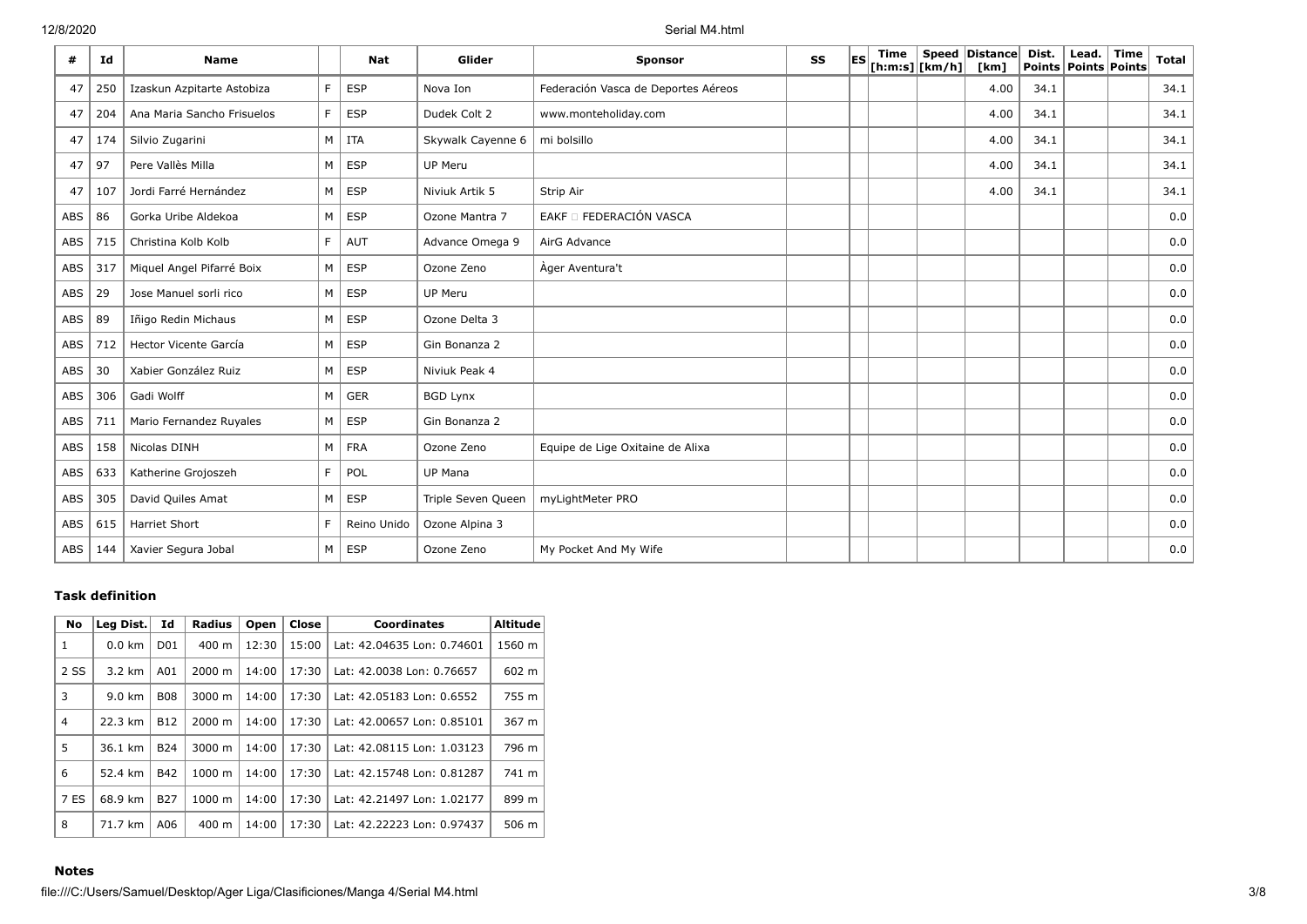**Id Name Note** 144 Xavier Segura Jobal | Ausente 158 Nicolas DINH | Ausente 29 Jose Manuel sorli rico | Ausente 30 Xabier González Ruiz | Ausente 305 David Quiles Amat | Ausente 306 Gadi Wolff Rusente 317 | Miquel Angel Pifarré Boix | Ausente 615 | Harriet Short | Ausente 633 | Katherine Grojoszeh | Ausente 711 | Mario Fernandez Ruyales | Ausente 712 Hector Vicente García | Ausente 715 Christina Kolb Kolb | Ausente 86 Gorka Uribe Aldekoa | Ausente 89 | Iñigo Redin Michaus | Ausente

12/8/2020 Serial M4.html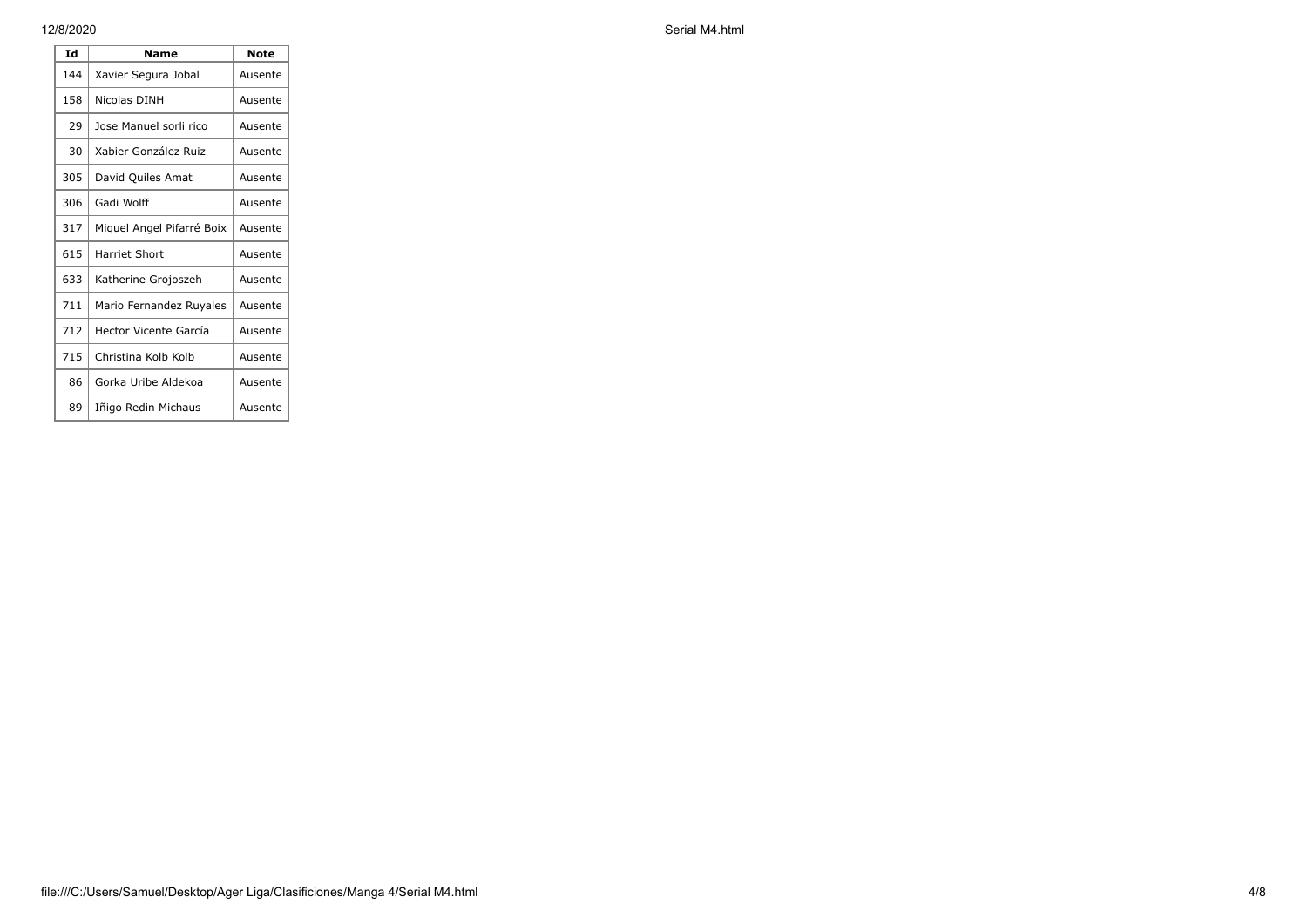12/8/2020 Serial M4.html

**Pilots not yet processed (NYP)**

**Id Name**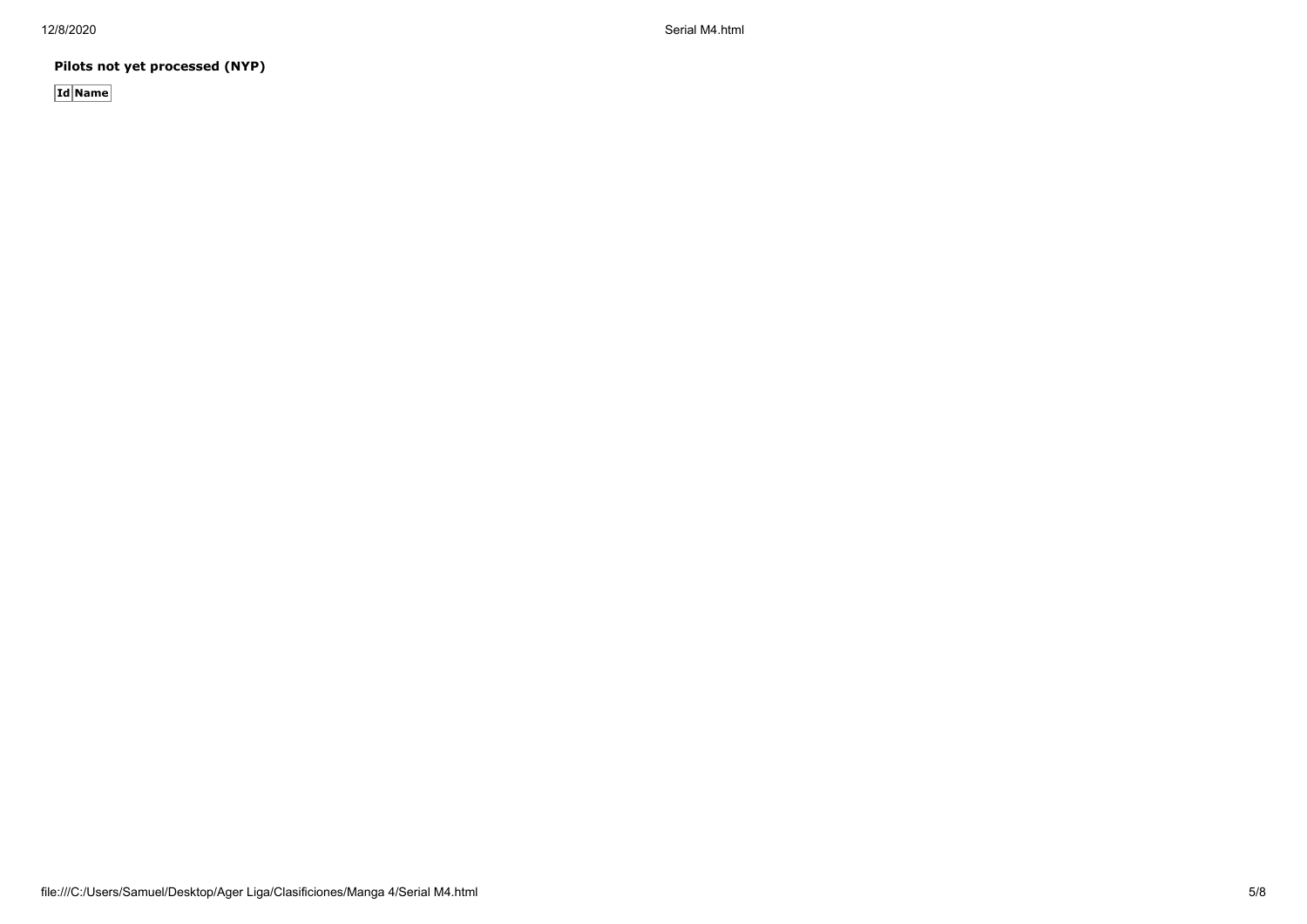### **Task statistics**

| 65.592<br>ss_distance<br>71.711<br>task_distance<br>68.904<br>launch_to_ess_distance<br>no_of_pilots_present<br>no_of_pilots_flying<br>no_of_pilots_lo<br>no_of_pilots_reaching_nom_dist<br>no_of_pilots_reaching_es<br>no_of_pilots_reaching_goal<br>sum_flown_distance<br>984.101 | 55<br>55<br>55<br>5<br>0<br>0 |
|-------------------------------------------------------------------------------------------------------------------------------------------------------------------------------------------------------------------------------------------------------------------------------------|-------------------------------|
|                                                                                                                                                                                                                                                                                     |                               |
|                                                                                                                                                                                                                                                                                     |                               |
|                                                                                                                                                                                                                                                                                     |                               |
|                                                                                                                                                                                                                                                                                     |                               |
|                                                                                                                                                                                                                                                                                     |                               |
|                                                                                                                                                                                                                                                                                     |                               |
|                                                                                                                                                                                                                                                                                     |                               |
|                                                                                                                                                                                                                                                                                     |                               |
|                                                                                                                                                                                                                                                                                     |                               |
|                                                                                                                                                                                                                                                                                     |                               |
| best_dist<br>61.834                                                                                                                                                                                                                                                                 |                               |
| best time                                                                                                                                                                                                                                                                           | 0                             |
| worst_time                                                                                                                                                                                                                                                                          | 0                             |
| 1013.25<br>qnh_setting                                                                                                                                                                                                                                                              |                               |
| no_of_pilots_in_competition                                                                                                                                                                                                                                                         | 69                            |
| no_of_pilots_landed_before_stop                                                                                                                                                                                                                                                     | 0                             |
| sum_dist_over_min<br>772.401                                                                                                                                                                                                                                                        |                               |
| 772.401<br>sum_real_dist_over_min                                                                                                                                                                                                                                                   |                               |
| sum_flown_distances<br>984.101                                                                                                                                                                                                                                                      |                               |
| 61.834<br>best_real_dist                                                                                                                                                                                                                                                            |                               |
| 2020-08-11T14:00:00+02:00<br>last_start_time                                                                                                                                                                                                                                        |                               |
| max_time_to_get_time_points                                                                                                                                                                                                                                                         | 0                             |
| goalratio                                                                                                                                                                                                                                                                           | 0                             |
| arrival_weight                                                                                                                                                                                                                                                                      | 0                             |
| departure_weight                                                                                                                                                                                                                                                                    | U                             |
| leading_weight                                                                                                                                                                                                                                                                      | 0.162                         |
| time_weight                                                                                                                                                                                                                                                                         | <sup>0</sup>                  |
| distance_weight                                                                                                                                                                                                                                                                     | 0.838                         |
| smallest_leading_coefficient<br>2.0466                                                                                                                                                                                                                                              |                               |
| 526.852<br>available_points_distance                                                                                                                                                                                                                                                |                               |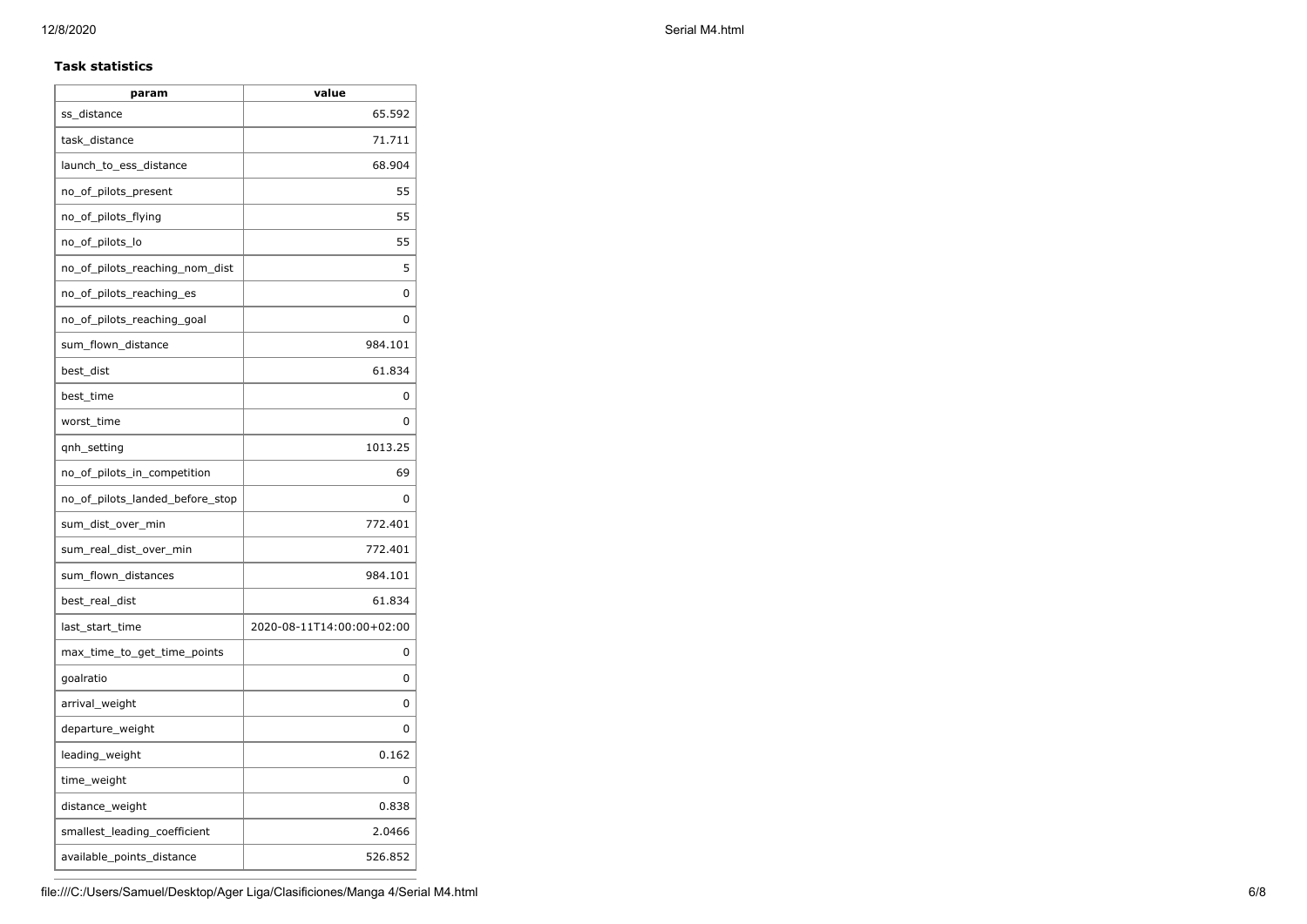**param value** available\_points\_time available of the contract of the contract of the contract of the contract of the contract o available\_points\_departure 0 available\_points\_leading and about 101.8497 available\_points\_arrival available of the control of the control of the control of the control of the control o time\_validity 1 launch\_validity 1 distance\_validity and a set of the contract of the contract of the contract of the contract of the contract of the contract of the contract of the contract of the contract of the contract of the contract of the contract of stop\_validity 1 day\_quality 0.6287 ftv\_day\_validity 0.6287 time\_points\_stop\_correction | 0

### **Scoring formula settings**

| param                                        | value    |
|----------------------------------------------|----------|
| id                                           | GAP2020  |
| use_distance_points                          | 1        |
| use_time_points                              | 1        |
| use_departure_points                         | 0        |
| use_leading_points                           | 1        |
| use_arrival_position_points                  | 0        |
| use_arrival_time_points                      | 0        |
| time points if not in goal                   | $\Omega$ |
| jump_the_gun_factor                          | 0        |
| jump_the_gun_max                             | 0        |
| use_1000_points_for_max_day_quality          | 0        |
| normalize_1000_before_day_quality            | 0        |
| time_validity_based_on_pilot_with_speed_rank | 1        |
| bonus_gr                                     | 4        |
| no_pilots_in_goal_factor                     | 0.8      |
| task_stopped_factor                          | 0.7      |
| min dist                                     | 4        |
| nom_dist                                     | 40       |